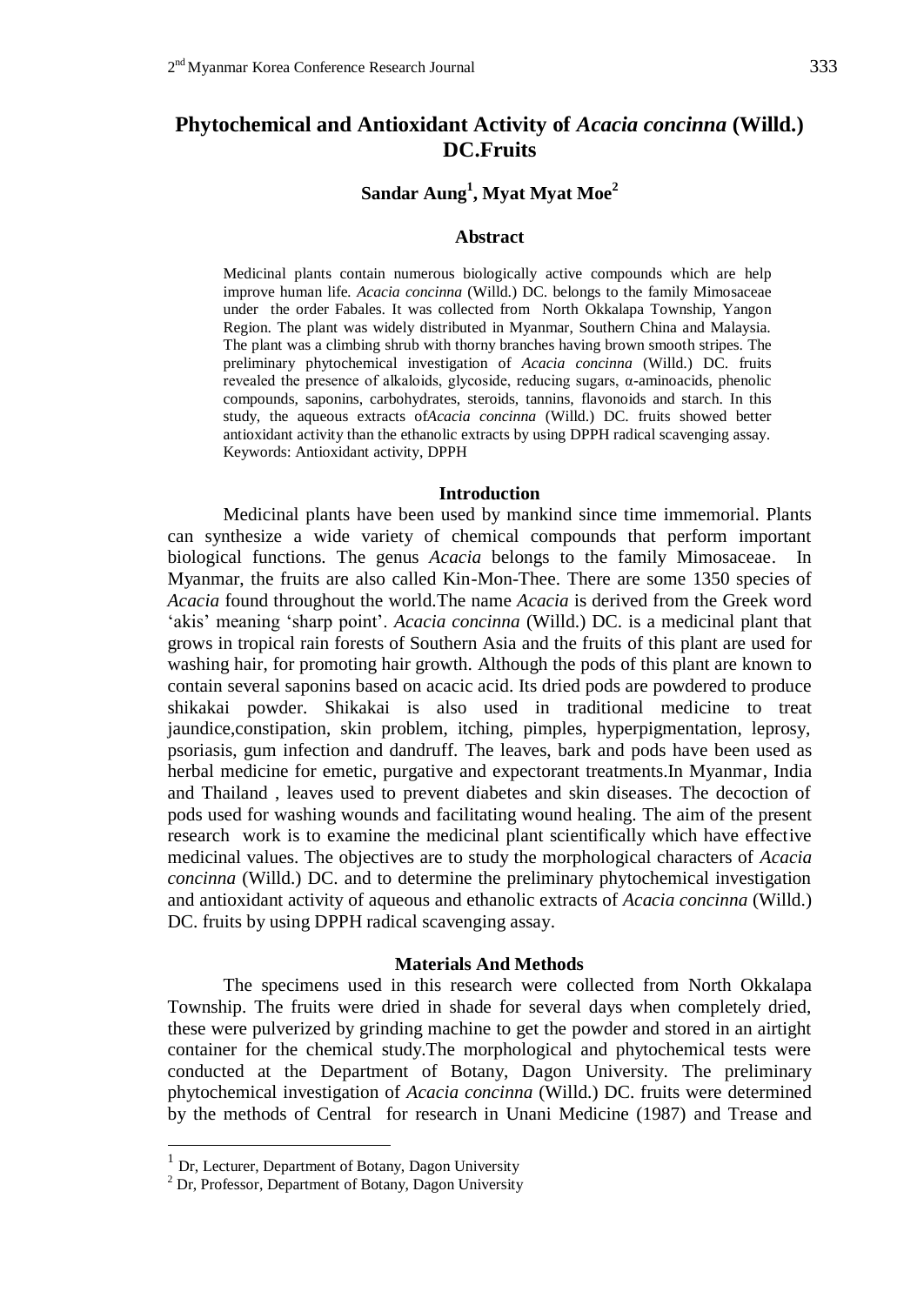Evans (1987). The antioxidant activity, total phenolic content and total falvonoid content were carried out at the Department of Oriental Herb Science,Chonbuk University, Iksan in Korea.

## **Extraction of** *Acacia concinna***(Willd.) DC. fruits**

Each powder sample 100 g of *Acacia concinna* (Willd.) DC. fruits were extracted using different solvents including 99% of ethanol and distilled water. The samples were soaked in ethanol for 12 hours and distilled water that was boiled in water bath  $(60^{\circ}$ C) for one hour. The two extracts were filtered through a sheet of filterpaper (Whatman No. 1) and the filtrates were re-filtered through a 0.45 µm nylon membrane filter (GE Healthcare UK).The collected filtrated were dried in different processes. The ethanolic extract was concentrated using a rotary evaporator with water bath at (60˚C) and the aqueous extract was concentrated using a rotary evaporator with water bath at (80°-90°C). And then, the two extracts were dried by freeze drier at (-62° C).

### **Test for Antioxidant Activity**

## **Preparation of DPPH (1,1-diphenyl- 2-picrylhydrazyl)**

DPPH stock solution,0.002 g of DPPH in 50 ml of methanol. The solution was freshly prepared and stored in falcon tube wrapped with silver foil.

## **Preparation of Test sample solution**

0.2g of test sample and 2 ml of methanol were thoroughly mixed by vortex mixer.Then, the mixture solutions were placed in centrifuge. After 10 minutes, the stock solutions were obtained.

## **Measurement of DPPH Radical Scavenging Activity by Spectrophotometeric method**

The control solution was prepared by mixing 200 µl of methanol and 1.8 µl of DPPH. Similarly, the blank solution was prepared 2 µl of methanol only. The sample solution was prepared by mixing 40 µl of test sample solution, 160 µl of methanol and 1.8 µl of DPPH solution. All solutions were kept in the dark for 30 minutes. Then the absorbance of the solution was measured at 517 nm using a UV-1601 Shimadzu Spectrophotometer. Methanol was used as standard and control. These were done in triplicate. The percentage inhibition was calculated by using the following equation:

%inhibition= $(1 - S/C)x100$ 

### S=Absorbance ofsample , C= Absorbance of control

The results were shown in table (2).

### **Total phenolic content**

Total phenolic content of each extract was determined by Folin-Ciocalteu's reagent. The sample 100 µl was prepared by mixing 2 ml of 2%  $Na_2CO_3$ . The mixture was left at room temperature for 3 minutes. Then, 100 µl of 50% Folin-Ciocalteu's reagent was added to the mixture and left for 30 minutes. The absorbance of the solution was determined at 700 nm using a UV-1601 Shimadzu Spectrophotometer. These were done in triplicate. The equivalent values of the extract were calculated by using the following equation:

Sample (Abs)-0.1523/0.8965

The results were shown in Table (2).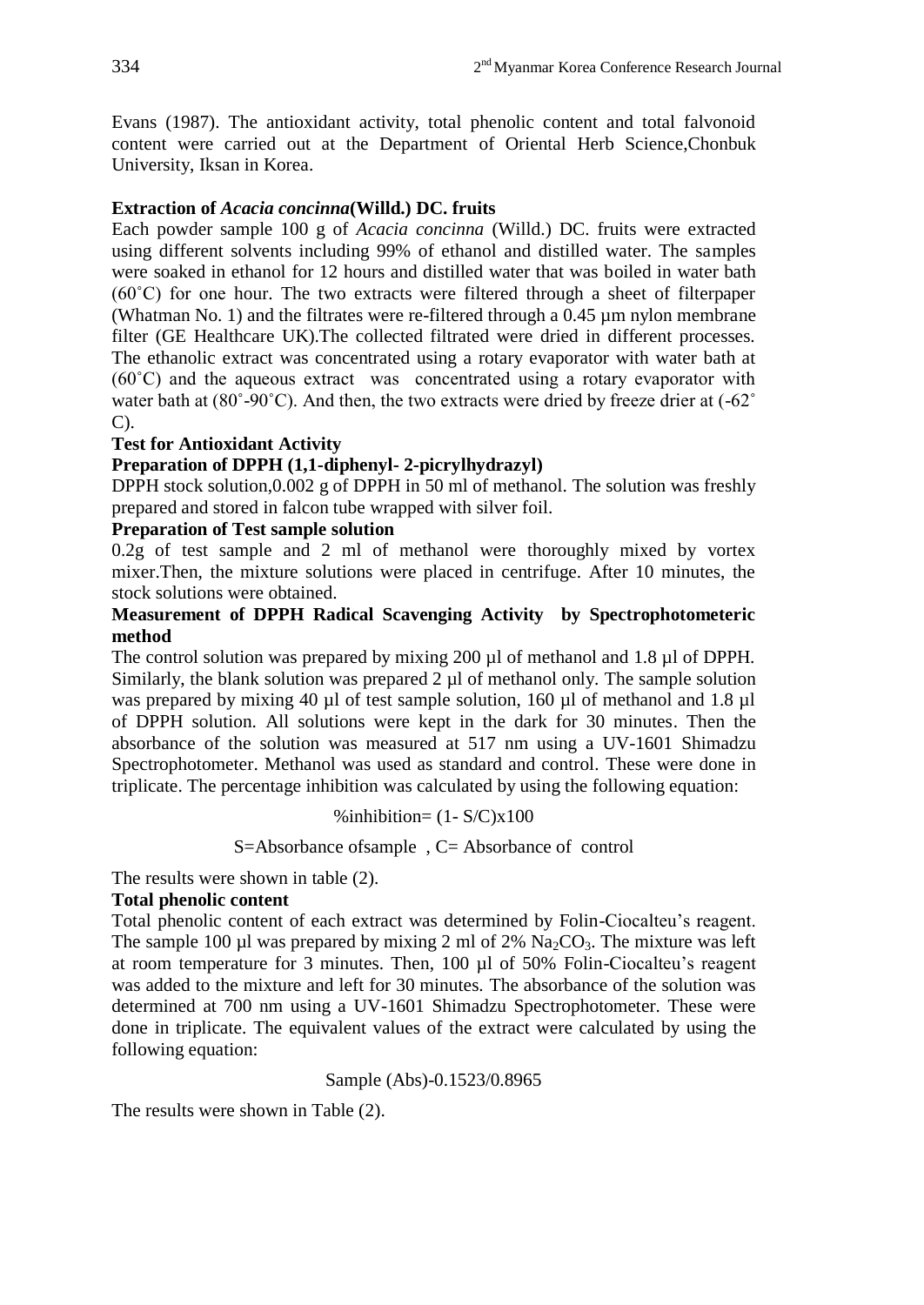## **Total Flavonoid Content**

Total Flavonoid content of each extract was determined by  $10\%$  AlCl<sub>3</sub>.6 H<sub>2</sub>O. The sample 250  $\mu$ l, 1ml of distilled water and 75  $\mu$ l of 5% NaNO<sub>2</sub> were mixed and incubated for 5 mins. Then, 150 µl of 10% AlCl<sub>3</sub>.6 H<sub>2</sub>O was added into the mixture. After 6 minutes of incubation, 500 µl of 1M NaOHwas added into the mixture and left for 11 minutes.The absorbance of the solution was determined at 500 nm using a UV-1601 Shimadzu Spectrophotometer. These were done in triplicate. The equivalent values of the extract were calculated by using the following equation:

Sample (Abs)-0.0848 / 0.0002

The results were shown in Table (2).

## **Extraction of** *Acacia concinna***(Willd.)DC. fruits**





# **RESULTS**

**Morphological Characters of** *Acacia concinna* **(Willd.) DC. Fruit** Scientific name -*Acacia concinna* (Willd.) DC.

Myanmar name - Kin-mun-gyin English name - Soap acacia

Family - Mimosaceae

Prickly climbing shrub, red-brown at the tender shoots. Leaves alternate, bipinnate, paripinnate compound, petiolate, pulvinate and stipulate. Inflorescences 2-3 stalked globose head, Flowers bracteolate, bisexual, regular, actinomorphic, pentamerous. Calyx synsepalous, 5 - toothed. Corolla synpetalous, campanulate.Stamen numerous, filaments filiform, anther dithecous, basifixed, longitudinal dehiscence.Ovary long, marginal placentation. Pod oblong, slightly compressed, constricted between the seed.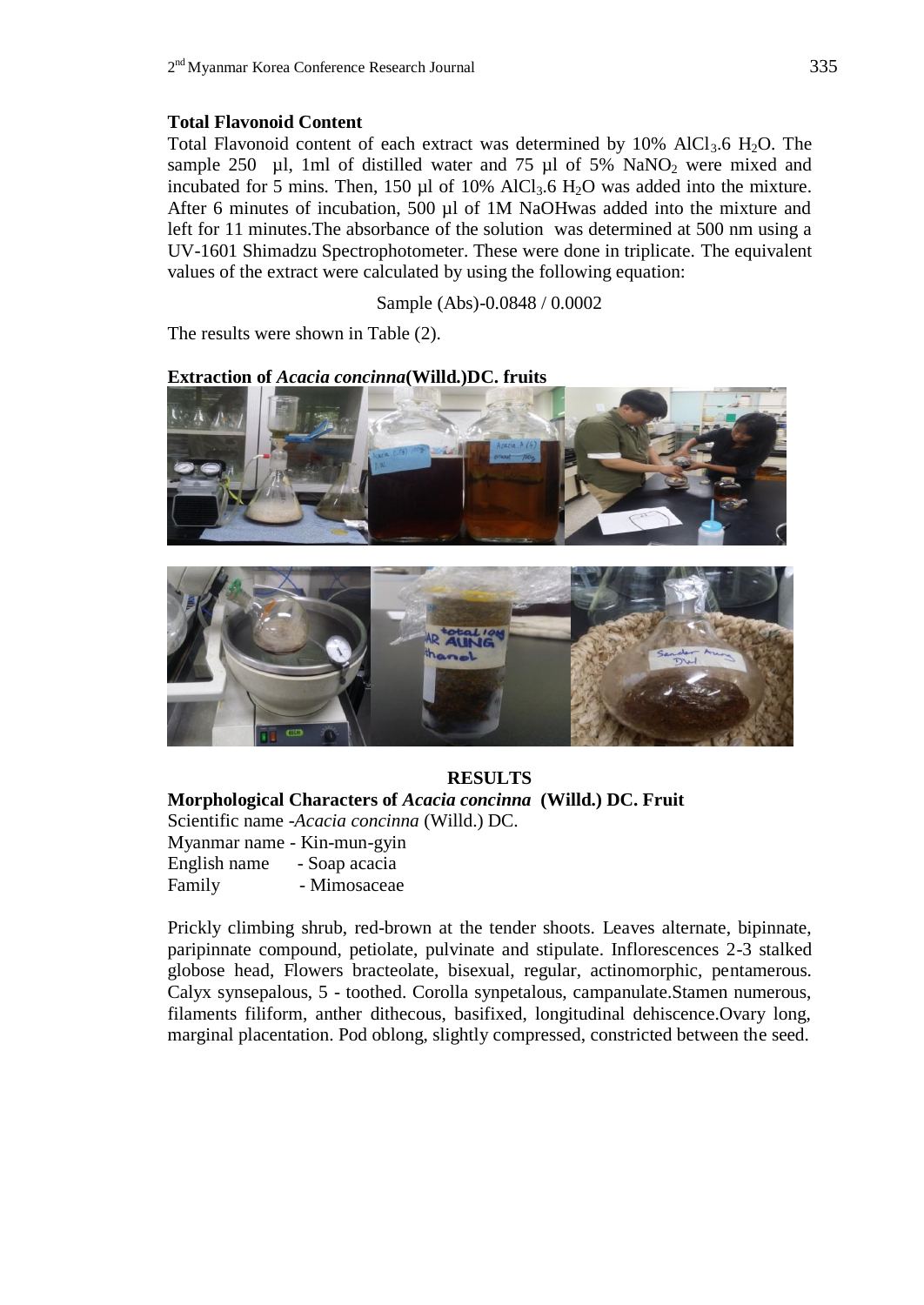

**Preliminary phytochemical investigation of** *Acacia concinna* **(Willd.) DC. fruits** The preliminary phytochemical investigation of *Acacia concinna* (Willd.) DC. fruits revealed the presence of alkaloids, glycoside, reducing sugars, α- amino acids, phenolic compounds, saponins, carbohydrates, steroids, tannins, flavonoids and starch. The results were shown in table (1).

| Sr.<br>No. | <b>Test</b>        | <b>Extract</b>   | <b>Test Reagent</b>                | <b>Observation</b> | <b>Results</b> |
|------------|--------------------|------------------|------------------------------------|--------------------|----------------|
| 1.         | Alkaloids          | <b>1% HCL</b>    | (1) Wagner's reagent               | Cream ppt.         | $+$            |
|            |                    |                  | (2) Dragendroff's reagent          | Organe ppt.        | $+$            |
| 2.         | α-amino acids      | H <sub>2</sub> O | Ninhydrin reagent                  | Deep pink          | $^{+}$         |
| 3.         | Glycosides         | H <sub>2</sub> O | 10% lead acetate                   | White ppt          | $^{+}$         |
| 4.         | Carbohydrates      | H <sub>2</sub> O | 10% α-napthol + conc : $H_2SO_4$   | Red ring           | $+$            |
| 5.         | Reducing sugars    | H <sub>2</sub> O | Benedict's solution                | Yellow ppt.        | $+$            |
| 6.         | Starch             | H <sub>2</sub> O | Iodine solution                    | <b>Blue black</b>  |                |
| 7.         | Saponins           | H <sub>2</sub> O | Distilled waters                   | Forthing           | $+$            |
| 8.         | Phenolic compounds | H <sub>2</sub> O | Ferric chloride solution           | Deep blue          | $+$            |
| 9.         | Flavonoids         | 95% ethanol      | Conc: HCL and Mg burning           | Pink               | $+$            |
| 10.        | Steroids           | Petroleum ether  | Acetic anhydride+ Conc : $H_2SO_4$ | Pink               | $+$            |
| 11.        | Tannins            | H <sub>2</sub> O | 1% ferric chloride solution        | <b>Brown</b>       | $^{+}$         |

|  |  |  |  |  | Table (1). Preliminary Phytochemical tests of Acacia concinna (Willd.) DC.fruits |  |
|--|--|--|--|--|----------------------------------------------------------------------------------|--|
|--|--|--|--|--|----------------------------------------------------------------------------------|--|

Absent= $(-)$  Present = $(+)$  ppt=precipitate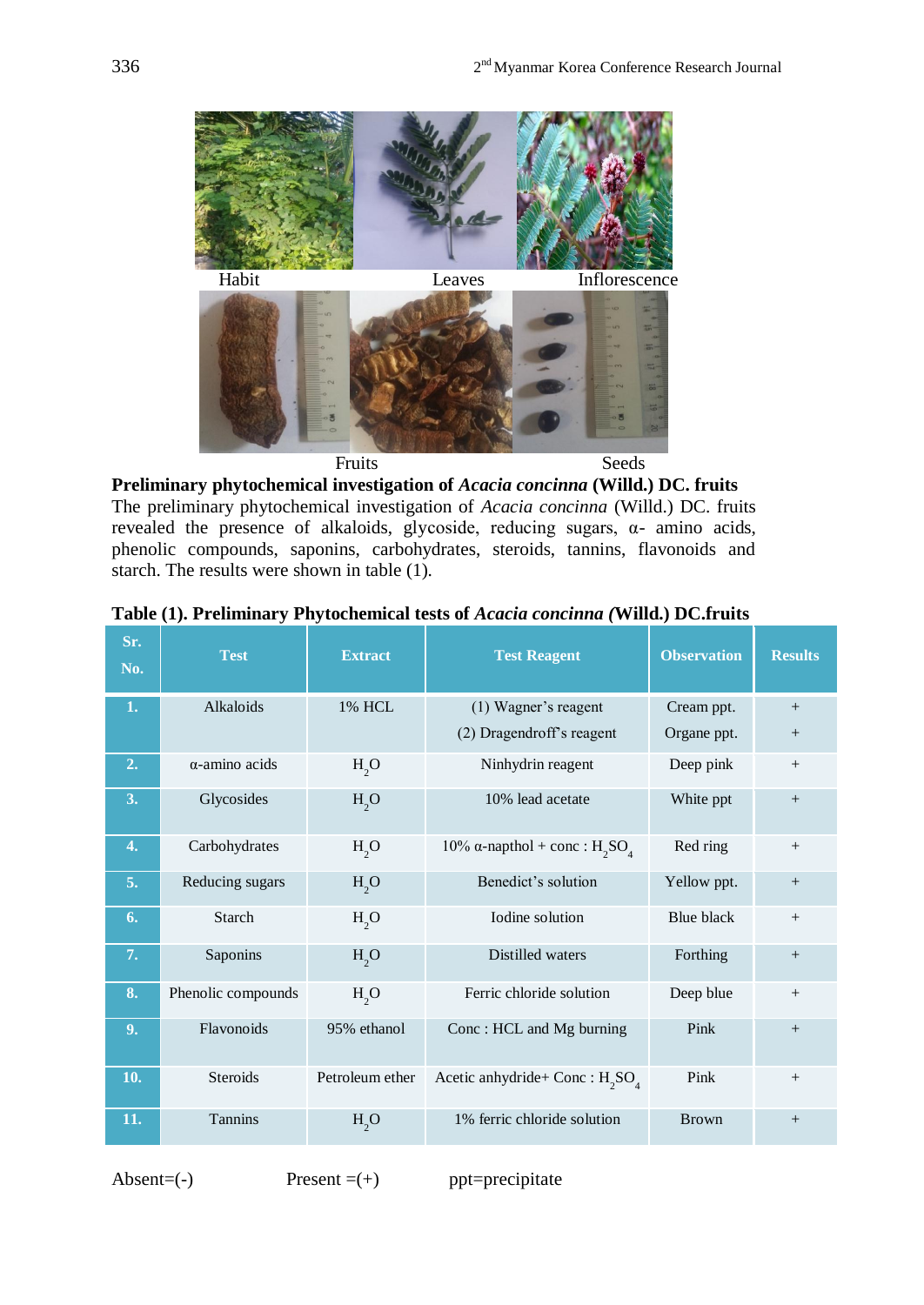## **Antioxidant activity of** *Acacia concinna***(Willd.) DC. Fruits DPPH – radical scavenging assay**

99% of ethanolic and aqueous extracts were used for screening of radical scavenging activity by DPPH method. Absorbance decreases as a result of a colour change from purple to yellow as the radical was scavenged by antioxidant through donation of hydrogen to form the stable DPPH-H. The data showed that DPPH solution was bleached with all the sample tested. The results were shown in Table (2).





**Total Phenolic content**



**Total Flavonoid content**



**Table(2). Antioxidant Activity of** *Acacia concinna***( Willd. ) DC. Fruits**

| No. | Tests                            | Ethanol extract |        |        | Aqueous extract |        |        |
|-----|----------------------------------|-----------------|--------|--------|-----------------|--------|--------|
|     |                                  |                 |        |        |                 |        |        |
| 1.  | <b>DPPH</b> Antioxidant activity | 62.22%          | 67.56% | 66.42% | 50.16 %         | 63.71% | 56.56% |
| 2.  | <b>Total Phenolic Compound</b>   | 21.42           | 23.01  | 25.14  | 23.86           | 25.3   | 25.44  |
| 3.  | <b>Total Flavonoid Content</b>   | 388.08          | 418.48 | 403.28 | 142.48          | 106.08 | 113.28 |

### **Discussion and Conclusion**

In the present study, the morphological characters, phytochemical and antioxidant activities of *Acacia concinna*(Willd.) DC. fruits were described.In morphological characters, *Acacia concinna*(Willd.) DC. is a climbing shrub and a well known medicinal plant widely used in Southeast Asia.The leaves are alternate,